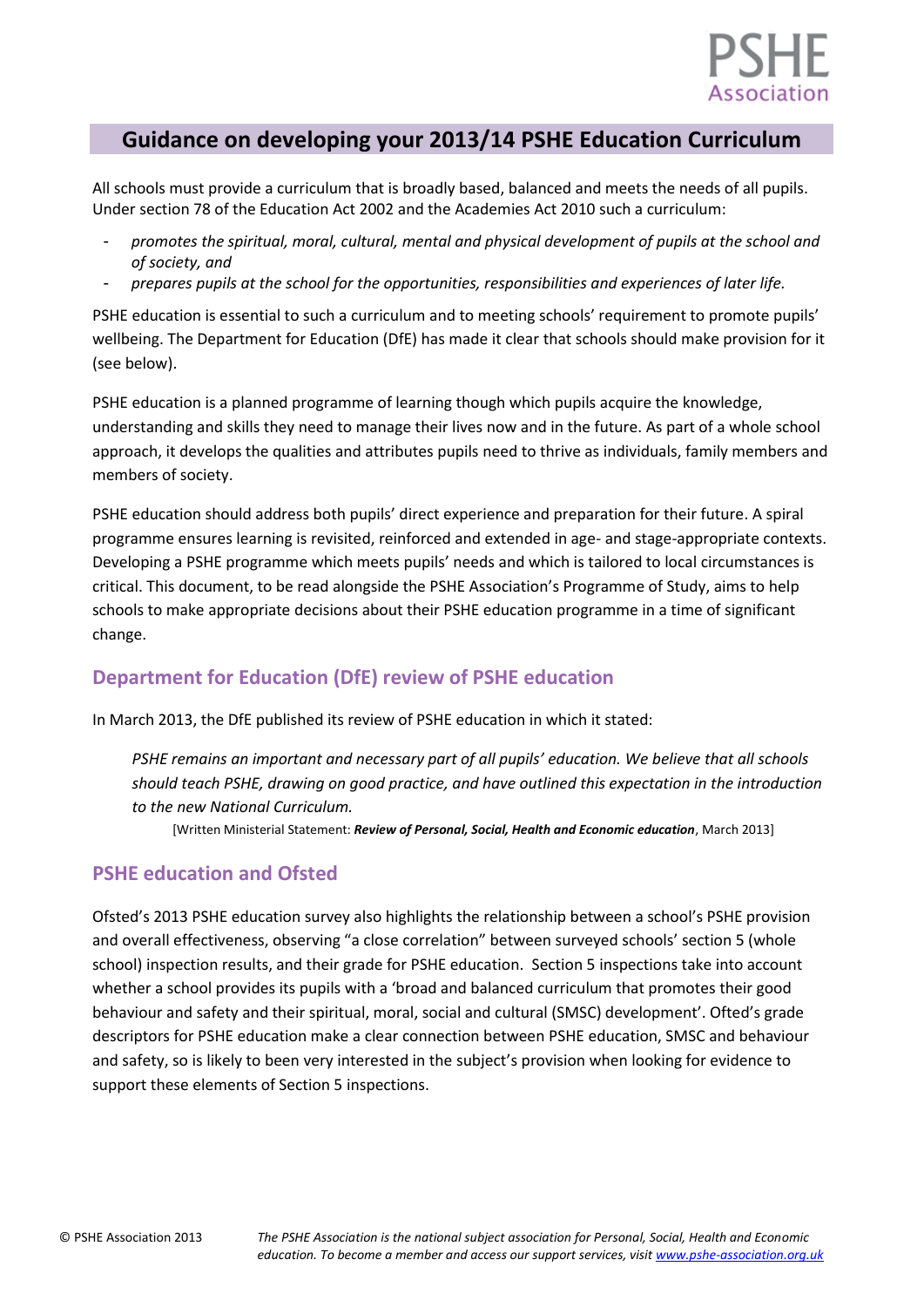

# **Planning your PSHE education as part of a whole school approach**

PSHE education should not be planned in isolation. It is most effective in a 'health promoting school' culture (see end note<sup>i</sup>) and where links are made with other relevant subjects to ensure consistency and continuity for pupils. These include, but are not limited to, science, computing, citizenship, physical education and design and technology. Those planning PSHE education should take account of existing DfE guidance on [Sex and Relationships Education,](http://www.education.gov.uk/aboutdfe/statutory/g00214676/sex-and-relationships-education-guidance) [preventing and tackling bullying,](http://www.education.gov.uk/aboutdfe/advice/f0076899/preventing-and-tackling-bullying) [safeguarding](http://www.education.gov.uk/schools/guidanceandadvice?f_category=Safeguarding&page=1) and [equality.](http://www.education.gov.uk/aboutdfe/advice/f00215460/equality-act-2010-departmental-advice) Schools may choose to use 2013/14 as a 'transition year' during which they integrate PSHE education into curriculum plans for implementing the new national curriculum in September 2014.

# **Developing your Programme of Study**

Schools can, of course, continue to use the existing programmes of study but if developing a new programme, or amending an existing one, we recommend using our new PSHE education Programme of Study for Key Stages 1 to 4, based on three 'core themes' within which there will be broad overlap and flexibility:

- 1. *Health and Wellbeing*
- 2. *Relationships*
- 3. *Living in the Wider World*

In each theme, we have suggested content intended to start debate rather than being definitive. It should be considered alongside schools' assessment of pupil need. For help in assessing pupil need please visit the PSHE Association website, or contact us to access email or telephone support.

**The PSHE Association Programme of Study for Key Stages 1 to 4 provides further detail on the overarching concepts and essential skills that will be enriched and developed through each of these themes, and should be read alongside this document. This Programme of Study is available to all schools and we offer bespoke support to our members in tailoring it to their pupils' needs.**

# **Core theme 1: Health and Wellbeing**

### In **Key Stages 1 and 2**, pupils should be taught:

- what is meant by a healthy lifestyle
- how to maintain physical, mental and emotional health and wellbeing
- how to manage risks to physical and emotional health and wellbeing
- ways of keeping physically and emotionally safe
- about managing change, such as puberty, transition and loss
- how to make informed choices about health and wellbeing and to recognise sources of help with this
- how to respond in an emergency
- to identify different influences on health and wellbeing.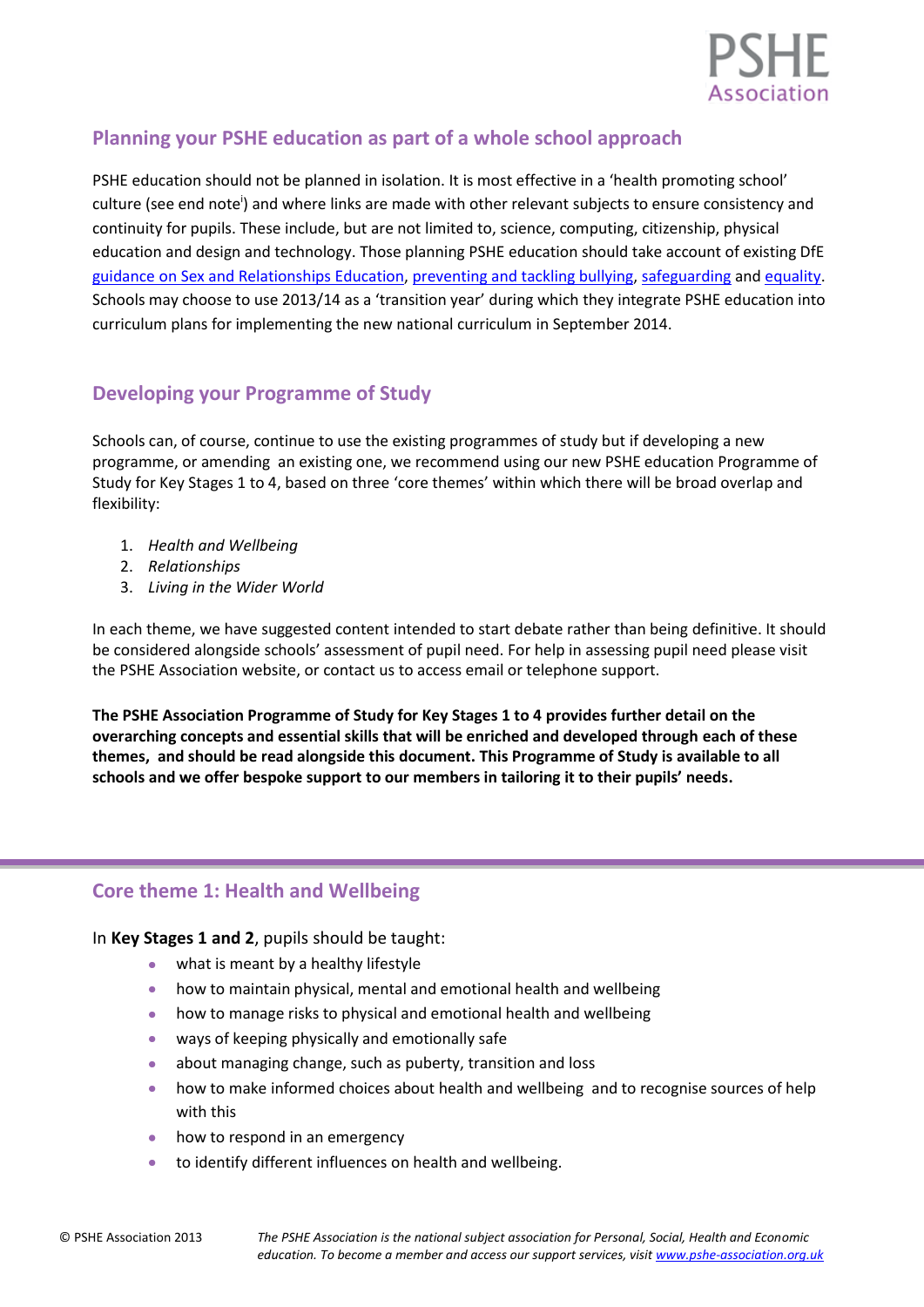

In **Key Stages 3 and 4**, pupils should be taught:

- how to manage transition
- how to maintain physical, mental and emotional health and wellbeing including sexual health\*
- about parenthood and the consequences of teenage pregnancy
- how to assess and manage risks to health and to stay, and keep others, safe
- how to identify and access help, advice and support
- how to make informed choices about health and wellbeing matters including drugs, alcohol and tobacco, maintaining a balanced diet, physical activity, emotional health and wellbeing and sexual health
- how to respond in an emergency including administering first aid
- the role and influence of the media on lifestyle.

*\* Sexual health is included within this core theme however it is important that it is also considered within the context of healthy relationships.* 

### **Core theme 2: Relationships**

### In **Key Stages 1 and 2**, pupils should be taught:

- how to develop and maintain a variety of healthy relationships within a range of social/cultural contexts
- how to recognise and manage emotions within a range of relationships
- how to recognise risky or negative relationships including all forms of bullying and abuse  $\bullet$
- how to respond to risky or negative relationships and ask for help
- how to respect equality and diversity in relationships.

### In **Key Stages 3 and 4**, pupils should be taught:

- how to develop and maintain a variety of healthy relationships within a range of social/cultural contexts and to develop parenting skills
- how to recognise and manage emotions within a range of relationships
- how to deal with risky or negative relationships, including all forms of bullying and abuse, sexual and other violence and online encounters
- about the concept of consent in a variety of contexts (including in sexual relationships)
- about managing loss, including bereavement, separation and divorce
- to respect equality and be a productive member of a diverse community
- how to identify and access appropriate advice and support.